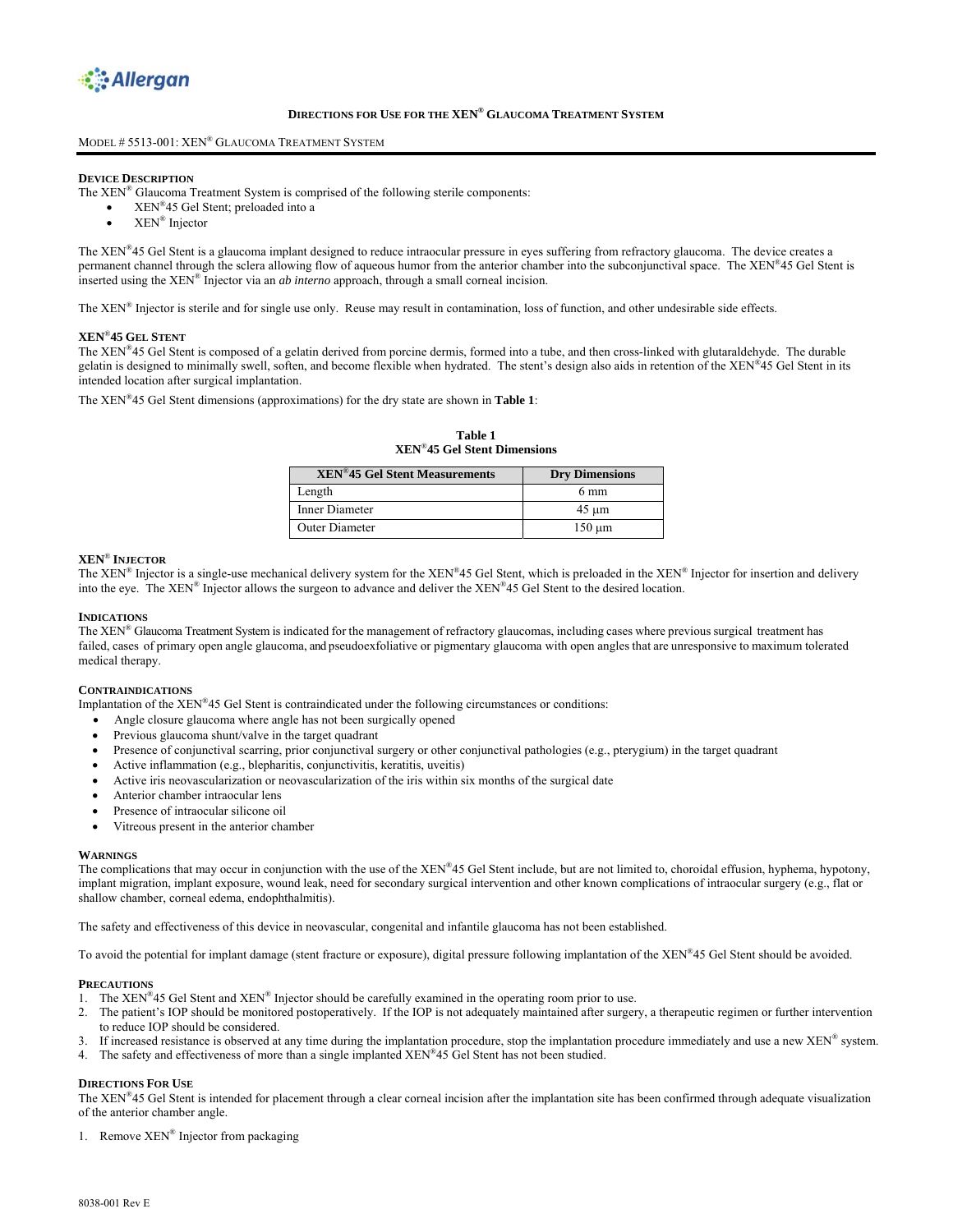a. The XEN<sup>®</sup> Injector is supplied preloaded and ready to use. After removing the injector from the tray, verify that the slider is in the full back position as shown in Figure 1. If the slider travel lock is absent or the slider of the  $XEN^{\otimes}$  Injector has actuated, the Gel Stent could be potentially damaged, and should not be used.



#### **Figure 1: Slider in full back position**

- 2. Remove needle cap and retention plug
	- a. The XEN<sup>®</sup> Injector is shipped with a needle cap to protect the needle and a retention plug to ensure the XEN<sup>®</sup>45 Gel Stent does not migrate out of the needle during shipping.
	- b. Remove the needle cap.
	- c. Remove the retention plug by grasping it lightly near the end of the plug and gently pull it away from the needle.
- 3. Set needle bevel angle selector and remove slider travel lock
	- a. The XEN® Injector has an adjustment for the angle of the needle bevel and can be adjusted to the desired position by moving the angle selector.
	- b. Remove the yellow travel lock by grasping and pulling up.

## 4. Perform surgery

## **The following description is not a replacement for surgeon training**

- a. Standard ophthalmic surgery techniques should be used to prepare the patient and the eye.
- b. Ophthalmic viscoelastic should be used to form the anterior chamber, as necessary. A secondary paracentesis may be made, if required by the investigator, for injection of ophthalmic viscoelastic.
- c. Apply sponges saturated with Mitomycin C (0.2 mg/ml) to the surgical site for 2 minutes. Remove sponges from the eye and copiously irrigate the surgical site.
- d. The needle of the sterile  $XEN^{\otimes}$  Injector preloaded with the  $XEN^{\otimes}45$  Gel Stent is advanced through the peripheral cornea and across the anterior chamber (i.e., the *ab interno* approach) toward the targeted quadrant. Corneal entry should be at least 1 to 2 mm anterior to the limbus (i.e., not at the limbus or behind it) to ensure there is a proper angulation on the XEN®45 Gel Stent up and away from the iris. The XEN®45 Gel Stent should be placed through the center of the angle.
- e. The needle's beveled tip should be oriented upward as the needle is pushed through the trabecular meshwork (TM) and completely through the sclera. Gonioscopic guidance should be used to enter the TM. After the initial entry into the TM, gonioscopic guidance is no longer required to complete the scleral channel.
- f. The patient's eye will need to be stabilized during the needle advancement through the sclera. Therefore, to stabilize the eye, it is recommended to grasp the cornea at the primary or a secondary paracentesis with a set of forceps, or an alternative instrument deemed appropriate to provide sufficient counterforce in the opposite direction of the implanting needle while the needle is being advanced through the sclera.
- g. Once the needle is aligned with the desired entry point in the anterior chamber angle, the surgeon should advance the needle in the anterior chamber angle and sclera until the surgeon is able to visualize the needle bevel as it exits the sclera into the subconjunctival space. Small adjustments forward or backward should be made to ensure the entire beveled tip is visible in the subconjunctival space and the needle has relative freedom of movement within the sclera prior to releasing the XEN®45 Gel Stent.
- h. The eye should be allowed to relax and release any torsion or counterforce and to assume a natural posture prior to releasing the XEN®45 Gel Stent.
- i. The surgeon should initiate release of the XEN®45 Gel Stent by moving the slider of the XEN® Injector. To deploy the XEN®45 Gel Stent, a forward movement of the blue slider at the center of the injector delivers the XEN®45 Gel Stent and retracts the needle. The slider will stop at the end of its travel indicating that the procedure is complete. The injector will deploy the XEN®45 Gel Stent approximately 2 mm into the subconjunctival space.
- j. A properly placed XEN®45 Gel Stent will have approximately 1 mm visible in the anterior chamber and approximately 2 mm visible in the subconjunctival space. The exit from the sclera should be approximately 3 mm from the limbus. A XEN®45 Gel Stent that has a visible end in the anterior chamber and a visible end in the subconjunctival space should be considered properly implanted.
- k. Close the conjunctiva using a 10-0 Vicryl or nylon suture.
- l. Viscoelastic should be irrigated and aspirated from the anterior chamber using either low power or using a manual arrangement. Viscoelastic may be re-entered into the anterior chamber to maintain anterior chamber depth. Additionally, after closure of the conjunctiva and removal of the viscoelastic, a bleb should form.
- m. Perform Seidel testing to ensure there is no leakage of aqueous from the anterior chamber or conjunctiva.
- n. Should the final position of the  $XEN^{\otimes}45$  Gel Stent not be in the correct location (e.g., if the stent extends too far into the anterior chamber), the device may be exchanged. To exchange the device, grasp it near the point where it enters the angle. Gently pull the device away from the angle. Once you feel the stent move, release it and then grasp it again near the point where it enters the angle. Repeat this process until the stent is completely within the anterior chamber and can be removed through the corneal incision. The replacement stent should be implanted in the same quadrant or as near as possible to the original location of the removed stent using the same technique as implantation of the initial stent.
- o. If the  $XEN^{\otimes 45}$  Gel Stent is positioned too far into the subconjunctival space, remove it through a small conjunctival incision using forceps.
- p. If required, bleb needling is recommended to be performed in the operating room. Use caution during the needling procedure to avoid direct contact with and damage of the XEN®45 Gel Stent.

## **CLINICAL TRIAL**

A prospective, multi-center, single arm, open-label, clinical trial was conducted at 12 sites in the U.S. to evaluate the safety and effectiveness of the XEN®45 Gel Stent in refractory glaucoma subjects where previous filtering or cilioablative procedures failed or IOP was unresponsive to maximally tolerated medical therapy. Sixty-five subjects were implanted with the XEN®45 Gel Stent and 18-month data were collected for safety.

In this clinical investigation, a topical antibiotic was started at least 1 day prior to surgery and continued 1 week following the surgery. In addition, a topical steroid was started 5-7 days prior to surgery at the discretion of the surgeon and continued through a 12 week taper also at the discretion of the surgeon. A commercially available wound treating agent (Mitosol® mitomycin for solution; 0.2 mg/vial) was applied preoperatively in accordance with its approved prescribing information.

#### **Demographics and Baseline Characteristics**

The mean age of subjects was 70.0 years and there were 30 males (46.2%) and 35 females (53.8%). Thirty-eight (58.5%) subjects were White, 13 (20.0%) were Hispanic or Latino, 11 (16.9%) were Black/African American, and three (4.6%) were Asian. Fifty-seven subjects were diagnosed with primary open angle glaucoma (POAG), six subjects had pseudoexfoliative glaucoma, one subject had pigmentary glaucoma, and one subject had mixed mechanism glaucoma. Most subjects (45; 69.2%) had prior cataract surgery, 41 (63.1%) had a prior incisional glaucoma procedure (e.g., trabeculectomy, tube shunt,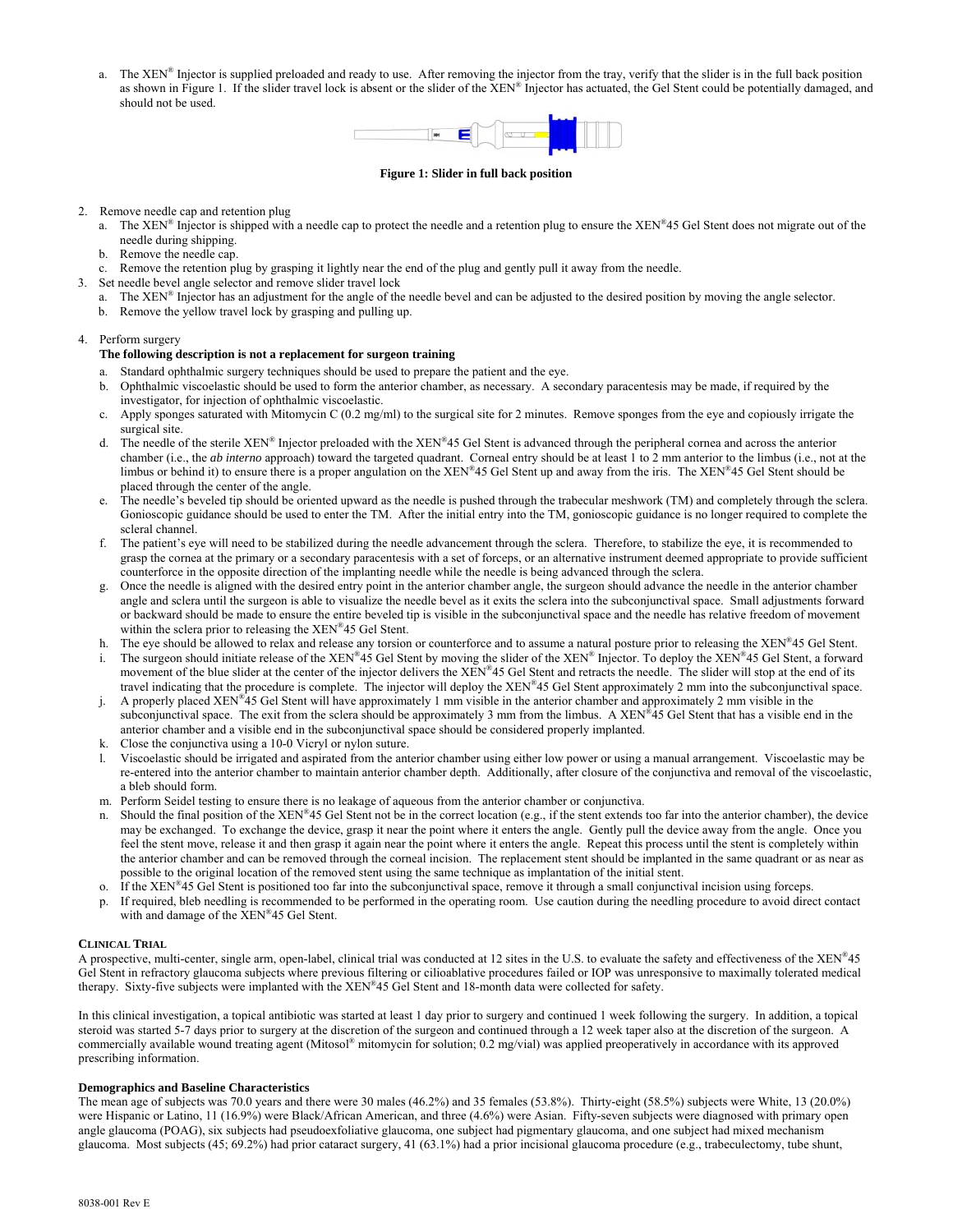canaloplasty, trabeculotomy, AquaFlow), 14 (21.5%) had undergone prior laser trabeculoplasty without an incisional glaucoma procedure, and 10 (15.4%) had no prior glaucoma procedures and were not responsive to maximally tolerated medical therapy. In addition to having refractory glaucoma, they also had advanced disease with a mean cup-to-disc ratio of 0.8 and a mean visual field mean deviation (MD) score of -15 dB.

The mean medicated IOP at baseline was 25.1 ( $\pm$  3.7) mmHg and subjects were using a mean of 3.5 ( $\pm$  1.0) IOP-lowering medications at baseline.

## **Complications and Adverse Events**

There were no intraoperative or surgical complications as shown in **Table 2**.

#### **Table 2 Intraoperative Surgical Complications XEN**® **Implanted Subjects**  $(N = 65)$

| <b>Events</b>                                                        | # of Subjects | % of Subjects |
|----------------------------------------------------------------------|---------------|---------------|
| No surgical complication                                             | 65            | 100%          |
| Detached Descemet's membrane                                         | $\theta$      | $0\%$         |
| Iris damage                                                          | $\theta$      | $0\%$         |
| Lens contact                                                         | $\Omega$      | $0\%$         |
| Vitreous bulge or loss                                               | $\Omega$      | $0\%$         |
| Hyphema                                                              | $\Omega$      | $0\%$         |
| Retrobulbar hemorrhage                                               | 0             | $0\%$         |
| Conjunctival perforation                                             |               | $0\%$         |
| Shallow anterior chamber with peripheral iridocorneal touch          | $\Omega$      | $0\%$         |
| Flat anterior chamber with iridocorneal touch extending to the pupil | 0             | $0\%$         |
| Device malfunction identified prior to implantation                  | $\theta$      | $0\%$         |
| Choroidal hemorrhage or effusion                                     | 0             | $0\%$         |

Operative parameters are shown in **Table 3**. For the majority of subjects (N=56, 86.2%) only one injector was used to implant the XEN®45 Gel Stent. Nine subjects (13.8%) required intraoperative stent removal and replacement with 11 devices in order to ensure proper placement (i.e., due to too much length in the anterior chamber) of the XEN®45 Gel Stent.

#### **Table 3 Operative Parameters XEN**® **Implanted Subjects**

|                                                     | $N = 65$                        |
|-----------------------------------------------------|---------------------------------|
| <b>Parameter</b>                                    | $($ %)<br>$\mathbf n$           |
| <b>Stent Implanted</b>                              |                                 |
| Yes                                                 | 65 (100%)                       |
| No                                                  | $0(0\%)$                        |
| <b>Implant Location</b>                             |                                 |
| Superior nasal                                      | 56 (86.2%)                      |
| Superior temporal                                   | $9(13.8\%)$                     |
| <b>Number of Injectors Used Per Subject</b>         |                                 |
|                                                     | 56 (86.2%)                      |
| $\overline{2}$                                      | $6(9.2\%)$                      |
| 3                                                   | $3(4.6\%)$                      |
| <b>Intraoperative Stent Removal and Replacement</b> |                                 |
| No                                                  | 56 (86.2%)                      |
| Yes                                                 | 9 subjects $(13.8\%)/11$ events |
| <b>Operative Device Malposition</b>                 | 9 subjects $(13.8\%)/11$ events |
| <b>Operative Device Obstruction</b>                 | $0(0\%)$                        |
| <b>Injector Misfires</b>                            | $0(0\%)$                        |
| $\% = n \div N \times 100$                          |                                 |

<sup>1</sup> Although 3 injectors were used for 3 subjects; only 2 subjects had 2 intraoperative replacements. For one injector, the gel stent was lost prior to implantation and therefore an

# intraoperative replacement was not performed.

## **Subject Accountability**

Fifty-four subjects (83.1%) completed the 12-month visit and 49 subjects (75.4%) completed the 18-month visit.

#### **Postoperative Events**

**Table 4** summarizes the postoperative adverse events reported during the course of the pivotal clinical study through the 12-month visit. There have been no reports of migration, exposure, hypotony, endophthalmitis, or unanticipated events reported after the 12-month visit in the 53 subjects who were seen after the 12-month visit.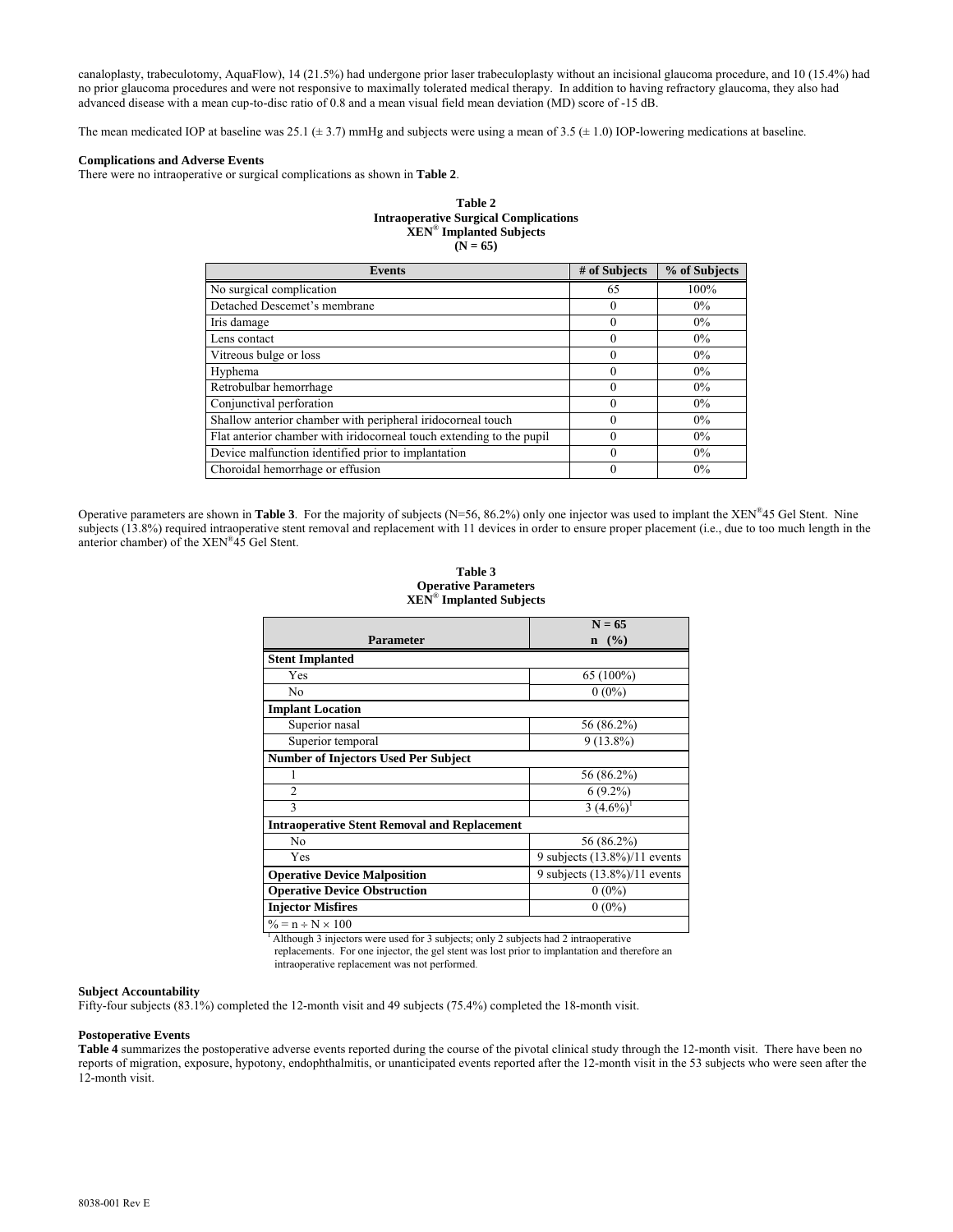## **Table 4 Ocular Adverse Events**   $(N = 65)$

| <b>Events</b>                                                                                                | $N=65$                 |
|--------------------------------------------------------------------------------------------------------------|------------------------|
| Angle recession                                                                                              | N(%)<br>$0(0\%)$       |
| Anterior chamber shallow with peripheral irido-corneal touch                                                 | $1(1.5\%)$             |
| Anterior chamber flat with irido-corneal touch                                                               | $0(0\%)$               |
| BCVA loss of $\geq 2$ lines ( $\geq 10$ ETDRS letters) <sup>1</sup>                                          |                        |
| $\leq 30 \text{ days}^2$                                                                                     | $10(15.4\%)$           |
| $>$ 30 days                                                                                                  | $7(10.8\%)$            |
| At 12 months (persistent loss) <sup>3</sup>                                                                  | $4(6.2\%)$             |
| Bleb leak (without operative room or slit lamp revision)                                                     | $1(1.5\%)$             |
| Bleb leak (with operative room or slit lamp revision)                                                        | $0(0\%)$               |
| Blebitis (with or without anterior chamber reaction or hypopyon)                                             | $0(0\%)$               |
| Cataract formation                                                                                           | $0(0\%)$               |
| Cataract worsening of 2.0 or more on LOCS III at 2 or more visits <sup>4</sup>                               | $0(0\%)$               |
| Choroidal effusion (extending posterior to equator, without blood)                                           | $2(3.1\%)$             |
| Choroidal effusion (obscuring disc or macula, without blood)                                                 | $0(0\%)$               |
| Choroidal effusion (with choroids touching in the center of the eye, without blood)                          | $0(0\%)$               |
| Choroidal effusion (extending posterior to equator, with blood)                                              | $0(0\%)$               |
| Choroidal effusion (obscuring disc or macula, with blood)                                                    | $0(0\%)$               |
| Choroidal effusion (with choroids touching in the center of the eye, with blood)                             | $0(0\%)$               |
| Choroidal effusion and/or hemorrhage occurring $>$ 30 days (persistent)                                      | $0(0\%)$               |
| Chronic pain (present greater than 3 months)<br>Corneal edema grade 3 or grade 4 (> 30 days postoperatively) | $0(0\%)$<br>$1(1.5\%)$ |
| Cyclodialysis                                                                                                | $0(0\%)$               |
| Dellen                                                                                                       | $1(1.5\%)$             |
| Device malfunction                                                                                           | $0(0\%)$               |
| Endophthalmitis                                                                                              | $0(0\%)$               |
| Hyphema $( \geq 2$ mm in height (layered) at any time)                                                       | $3(4.6\%)$             |
| Hyphema (present or arising $>$ 30 days)                                                                     | $0(0\%)$               |
| Hypotony (IOP $\leq 6$ mmHg at any time)                                                                     | $16(24.6\%)^3$         |
| Persistent hypotony (IOP $\leq 6$ mmHg at two visits $> 30$ days apart)                                      | $0(0\%)^5$             |
| Hypotony maculopathy                                                                                         | $0(0\%)$               |
| Implant exposure                                                                                             | $1(1.5\%)$             |
| Implant fracture                                                                                             | $0(0\%)$               |
| Implant migration                                                                                            | $1(1.5\%)$             |
| Implant obstruction (complete or partial)                                                                    | $0(0\%)$               |
| Implant repositioning requiring surgical intervention                                                        | $1(1.5\%)$             |
| Increase in C/D ratio of $\geq$ 0.3 units on slit lamp examination                                           | $0(0\%)$               |
| Increase in corneal thickness of $\geq 10\%$ in the presence of corneal edema                                | $0(0\%)$               |
| IOP increase $\geq 10$ mmHg from baseline                                                                    | $14(21.5\%)^6$         |
| Iridodialysis                                                                                                | $0(0\%)$               |
| Iritis (requiring treatment after the postoperative medication taper)<br>Loss of eye                         | $0(0\%)$<br>$0(0\%)$   |
| Macular edema                                                                                                | $1(1.5\%)$             |
| Needling procedure <sup>7</sup>                                                                              | 21 $(32.3\%)^8$        |
| Ptosis                                                                                                       | $0(0\%)$               |
| Retinal complications                                                                                        | $0(0\%)$               |
| Secondary surgical intervention <sup>6</sup>                                                                 |                        |
| Explant                                                                                                      | $1(1.5\%)$             |
| Secondary glaucoma procedure with explant                                                                    | $6(9.2\%)$             |
| Secondary glaucoma procedure                                                                                 | $2(3.1\%)$             |
| Significant (2-grade) worsening or a grade of moderate or severe, for any slit                               |                        |
| lamp observation for which a standard grading scale is not available (> 30 days<br>postoperatively)          |                        |
| Anterior chamber cells                                                                                       | $2(3.1\%)$             |
| <b>Blepharitis</b>                                                                                           | $1(1.5\%)$             |
| Chalazion                                                                                                    | $1(1.5\%)$             |
| Dysesthetic bleb                                                                                             | $1(1.5\%)$             |
| Hyperemia                                                                                                    | $1(1.5\%)$             |
| Significant iris injury or atrophy                                                                           | $0(0\%)$               |
| Strabismus                                                                                                   | $0(0\%)$               |
| Suture abscess or other local infection                                                                      | $0(0\%)$               |
| Vitreous hemorrhage<br>Wound leak/dehiscence                                                                 | $0(0\%)$               |
|                                                                                                              | $6(9.2\%)$             |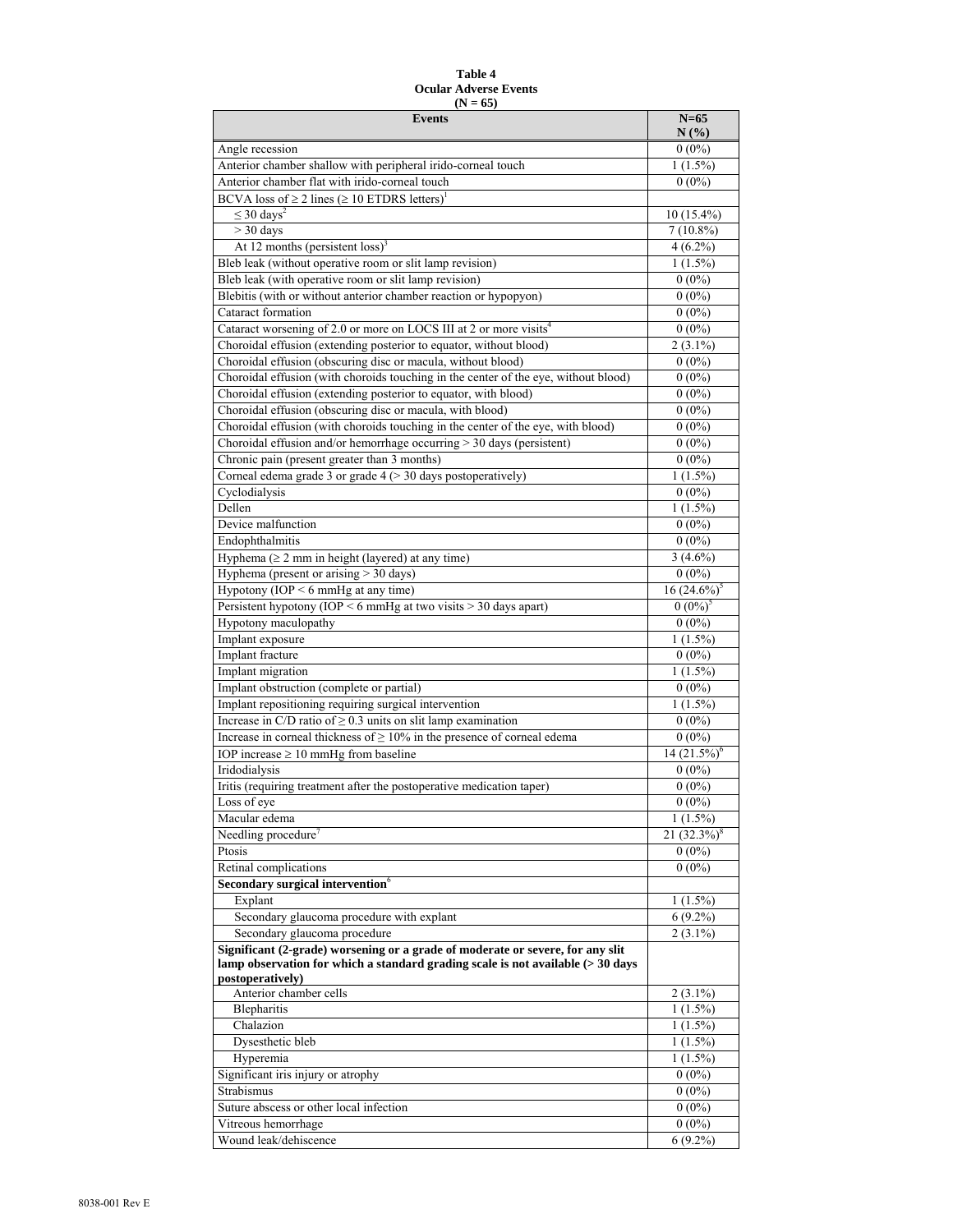| <b>Events</b>              | $N=65$<br>N(%) |
|----------------------------|----------------|
| Other AE                   |                |
| Anterior chamber fill      | $1(1.5\%)$     |
| Anterior chamber tap       | $6(9.2\%)$     |
| Fixed dilated pupil        | $1(1.5\%)$     |
| Macular puckering          | $1(1.5\%)$     |
| Vitreous loss <sup>9</sup> | $1(1.5\%)$     |
| Wound repair               | 5(7.7%)        |
| YAG capsulotomy            | $3(4.6\%)$     |

<sup>1</sup> No subjects experienced loss of light perception

<sup>2</sup> Includes data reported ≤ 30 days or reported at the 1-month visit  $\frac{3 \text{ $}}{3 \text{ }$  Persistent BCVA loss was attributed to cataract formation with subsequent cataract surgery after the 12-month visit$ (1 subject); loss of visual field and macula changes (1 subject); macular puckering (1 subject); and unknown etiology (1 subject).

<sup>4</sup> Although not meeting the criteria of 2.0 or more on LOCS III grading system at two or more visits, one subject experienced a cataract worsening from NO2.5 to NO3.0 at the 8-month visit and subsequently underwent cataract surgery after the 12-month visit

 $5$  The protocol defined any occurrence of IOP  $\leq$  6 mmHg as an adverse event, regardless of whether there were any associated complications or sequelae related to the low pressure. No clinically significant consequences were associated with these hypotony cases such as choroidal effusions, suprachoroidal hemorrhage or hypotony maculopathy. Thirteen cases occurred at the 1-day visit; there were no cases of persistent hypotony and no surgical intervention was required for any case of hypotony.

 $6$  Of the 14 subjects with IOP increase  $\geq 10$  mmHg from baseline, six subjects had a secondary glaucoma procedure and/or device explant prior to the 12-month visit.

7 Includes needling procedures performed with and without antimetabolites

<sup>8</sup> In the American Academy of Ophthalmology's (AAO) Preferred Practice Patterns for Primary Open Angle Glaucoma, bleb needling is listed as a recommended action "as necessary" in the perioperative care in glaucoma surgery to maximize the chances for successful long-term results.

9 Slit lamp observation of trace vitreous in the anterior chamber was noted in one subject at the 1-week visit and was observed through the postoperative period. No intervention was performed and the subject remained stable with no complications related to this finding.

**Table 5** summarizes the bleb needling procedures performed through the 12-month visit.

**Table 5 Bleb Needling Procedure at 12 Months XEN**® **Implanted Subjects**

|                                                             | $N = 65$     |
|-------------------------------------------------------------|--------------|
|                                                             | $n \ (\%)$   |
| <b>Bleb Needling Performed</b>                              |              |
| Yes                                                         | 21 (32.3%)   |
| No                                                          | 44 (67.7%)   |
| Reason for Bleb Needling <sup>1</sup>                       |              |
| Flat bleb with absence of microcysts                        | $11(16.9\%)$ |
| Bleb filtration area is fibrotic or blocked                 | $12(18.5\%)$ |
| Subject has a high risk of bleb failure based on assessment | $10(15.4\%)$ |
| by the investigator                                         |              |
| <b>Number of Needling Procedures Performed per Subject</b>  |              |
|                                                             | 14 (21.5%)   |
| $\overline{c}$                                              | $6(9.2\%)$   |
| $\mathbf{3}$                                                | $1(1.5\%)$   |
| # of Subjects who had Needling Procedure with MMC           |              |
| No                                                          | 14(21.5%)    |
| Yes                                                         | $7(10.8\%)$  |

 $\% = n \div N \times 100$ 

More than one reason could be reported for the same needling procedure

## **Effectiveness**

The XEN® Glaucoma Treatment System is effective in reducing intraocular pressure in a refractory glaucoma population. In this clinical investigation a medication washout was not performed; all IOP-lowering medications were discontinued on the day of surgery. The medicated baseline IOP for the XEN®45 Gel Stent subjects was 25.1 ( $\pm$  3.7) mmHg and the 12-month mean IOP for the XEN®45 Gel Stent population was 15.9 ( $\pm$  5.2) mmHg for the subjects who completed the 12-month visit (n=52). The mean baseline number of IOP-lowering medications was  $3.5 \pm 1.0$ ) as compared to the 12-month results where the 52 subjects who completed the 12-month visit were using on average 1.7 ( $\pm$  1.5) medications.

**Tables 6 and 7** provide an overview of the primary effectiveness analyses based on 12-month diurnal IOP data. Sixty-five subjects received the XEN®45 Gel Stent. Prior to the 12-month visit, two subjects died and two subjects were considered lost to follow-up resulting in 61 subjects available for the overall effectiveness analyses (observed data, without the use of imputed data).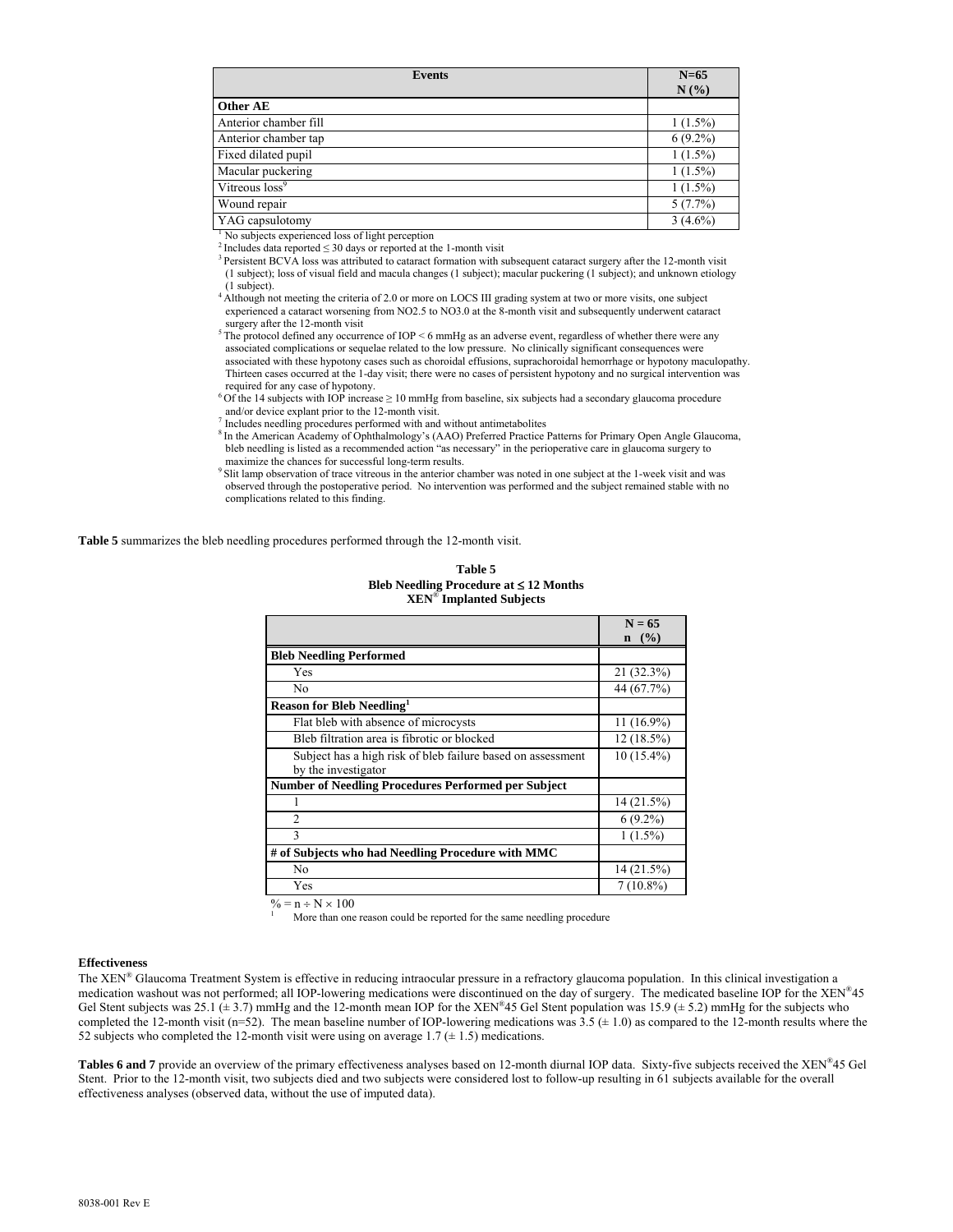#### **Table 6 Effectiveness Analyses % of Subjects with 12-Month Mean Diurnal IOP Reduction of 20% from Baseline on Same or Fewer Medications (N=65)**

| <b>Analysis Population</b>                                                                                                                                                                            | $n/N$ (%)<br>$(95\% \text{ CI})^1$  |
|-------------------------------------------------------------------------------------------------------------------------------------------------------------------------------------------------------|-------------------------------------|
| Effectiveness Analysis Using Observed Data & Failure for<br>Glaucoma-Related Secondary Surgical Intervention &<br>Failure Assumption for Missing Data $(N=65)^2$                                      | 46/65 (70.8%)<br>$(58.2\%, 81.4\%)$ |
| Effectiveness Analysis Using Observed Data & Failures for<br>Glaucoma-Related Secondary Surgical Intervention $(N=61)^3$                                                                              | 46/61(75.4%)<br>$(62.7\%, 85.5\%)$  |
| Effectiveness Analysis Using Observed Data & Failures for<br>subjects with Glaucoma-Related Secondary Surgical<br>Intervention & Multiple imputations for Missing Data<br>(Primary Analysis for N=65) | 76.3%<br>$(65.8\%, 86.8\%)$         |

Study eyes undergoing glaucoma-related secondary surgical intervention and/or removal of the XEN®45 Gel Stent prior to the 12-month evaluation were considered to be non-responders.

7 subjects in the study underwent needling procedures with MMC; 4 of these subjects were considered responders.

1 Exact confidence limits per Clopper-Pearson method

2 4 subjects who missed the 12-month visit (2 due to death and 2 due to lost to follow-up) were considered non-responders

3 4 subjects who missed the 12-month visit (2 due to death and 2 due to lost to follow-up) were excluded from the total cohort

#### **Table 7 Effectiveness Analyses of Mean Diurnal IOP Reduction from Baseline at the 12-Month Visit (N=65)**

| <b>Analysis Population</b>                                    | $Mean \pm SD$         |
|---------------------------------------------------------------|-----------------------|
|                                                               | $(95\% \text{ CI})^1$ |
| Effectiveness Analysis Using Observed Data & Worst within-    | $-5.8 \pm 9.0$        |
| eye IOP for subjects with Glaucoma-Related Secondary          | $(-8.0, -3.5)$        |
| Surgical Intervention $&$ Worst within-eye IOP for Missing    |                       |
| Data $(N=65)^2$                                               |                       |
| Effectiveness Analysis Using Observed Data & Worst            | $-6.2 \pm 9.1$        |
| within-eye IOP for subjects with Glaucoma-Related Secondary   | $(-8.5, -3.9)$        |
| Surgical Intervention $(N=61)^3$                              |                       |
| Effectiveness Analysis Using Observed Data & Worst            | $-6.4 \pm 1.1^4$      |
| within-eye IOP for subjects with Glaucoma-Related Secondary   | $(-8.7, -4.2)$        |
| Surgical Intervention & Multiple imputations for Missing Data |                       |
| (Primary Analysis for $N=65$ )                                |                       |

Study eyes undergoing glaucoma-related secondary surgical intervention and/or removal of the XEN®45 Gel Stent prior to the 12-month evaluation were considered to be non-responders. The within-eye worst value was used for the analysis for these eyes.

7 subjects in the study underwent needling procedures with MMC; 4 of these subjects were considered responders.

<sup>1</sup> Based on t-distribution

- $2\,$  4 subjects who missed the 12-month visit (2 due to death and 2 due to lost to follow-up) were
- considered non-responders; the within-eye worst value was used for the analysis for these eyes
- <sup>3</sup> 4 subjects who missed the 12-month visit (2 due to death and 2 due to lost to follow-up) were
- excluded from the total cohort<br> $4$  Mean  $\pm$  SE for this value

**Table 8** provides a summary of those subjects who were non-responders at the 12-month visit.

# **Table 8 Subjects who were Non-Responders at 12 Months**

| Reason for being a non-responder                                           | $N = 65$    |
|----------------------------------------------------------------------------|-------------|
|                                                                            | $n \ (\%)$  |
| Did not achieve 12-month mean diurnal IOP reduction of $\geq$ 20% compared | $6(9.2\%)$  |
| to baseline IOP on the same or fewer number of medications <sup>1</sup>    |             |
| Secondary glaucoma surgery with device explant prior to 12 months          | $6(9.2\%)$  |
| Secondary glaucoma surgery (no device explant) prior to 12 months          | $2(3.1\%)$  |
| Device explant prior to 12 months                                          | 1(1.5%)     |
| Number of medications used at 12 months exceeded the number of             | $0 (0\%)^2$ |
| medications used at baseline                                               |             |
| Subject missed 12-month visit                                              | 4(6.2%      |

<sup>1</sup> Fixed-combination medications (i.e., Combigan, Cosopt, Simbrinza) at baseline or at the 12-month visit, the medications were counted as two IOP-lowering medications.

<sup>2</sup> No subjects were taking oral IOP-lowering medications at the 12-month visit.

<sup>3</sup> 4 subjects missed the 12-month visit (2 due to death and 2 due to lost to follow-up).